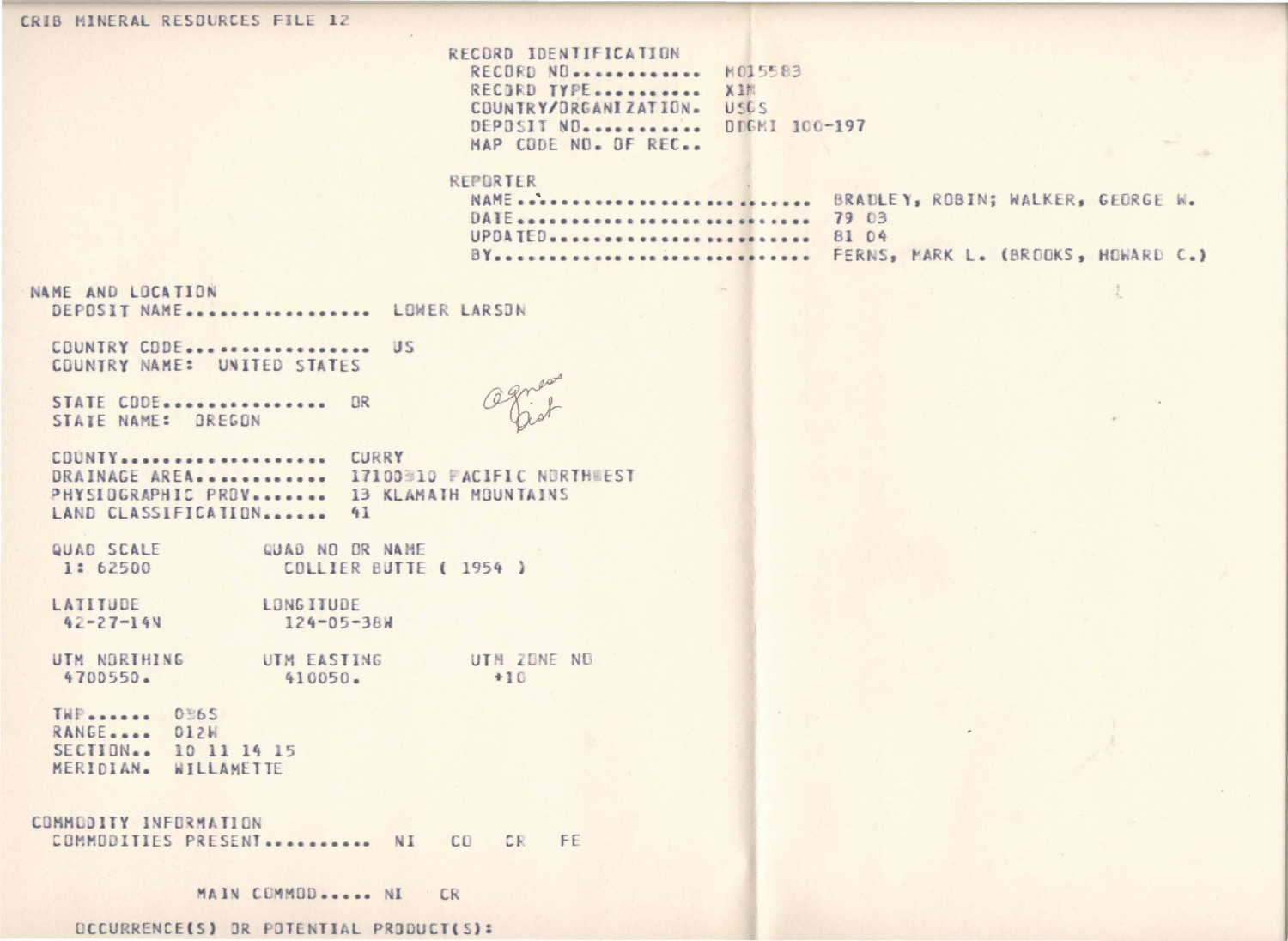```
UDELY UNI RULETL
  ANALYTICAL DATA(SENERAL)
    ASSAYS IN REFERENCE
EXPLORATION AND DEVELOPMENT
 STATUS OF EXPLOR. OR DEV. 2
DESCRIPTION OF DEPOSIT
  DEPOSIT TYPES:
   LATERITES
  FORM/SHAPE OF DEPOSIT:
  SIZE/DIRECTIONAL DATA
   SIZE OF DEPOSIT ...... SMALL
   MAK LENGTH............ 2500
                                  FT
   MAX WIDTH ............. 600
                                  FT
   MAX THICKNESS......... 20
                                   FT
  COMMENTS(DESCRIPTION OF DEPOSIT):
    AMOUNT OF UNNEATHERED ROCK IN SOIL AVERAGES 35 % BY VOLUME
GEDLOGY AND MINERALDGY
 HOST ROCK TYPES............... LATERITES
 IGNEDUS ROCK TYPES............. DIABASE AND GABBRO DIKES
 LOCAL GEOLOGY
    SIGNIFICANT LOCAL STRUCTURES:
     THRUST FAULT
    SIGNIFICANT ALTERATION:
      SERPENTIZATION
 COMMENTS (GEOLOGY AND MINERALOGY):
   ULTRAMAFICS (HARZBURCITE) IN FAULT CONTACT WITH LATE JURASSIC DOTHAN FORMATION AND EARLY CRETACEOUS MYRTLE GROUP
   SEDIMENTS
GENERAL REFERENCES
 1) RAMP, LEN, 1978, INVESTIGATIONS OF NICKEL IN OREGON: ODGHI MISC. FAPER NO. 20, P. 50 - 51
 2) RAMP, L. AND JTHERS, 1977, GEOLOGY, MINERAL RESDURCES AND ROCK MATERIAL DF CURRY COUNTY, DREGON: DDGMI BULL. 9
   P.49
```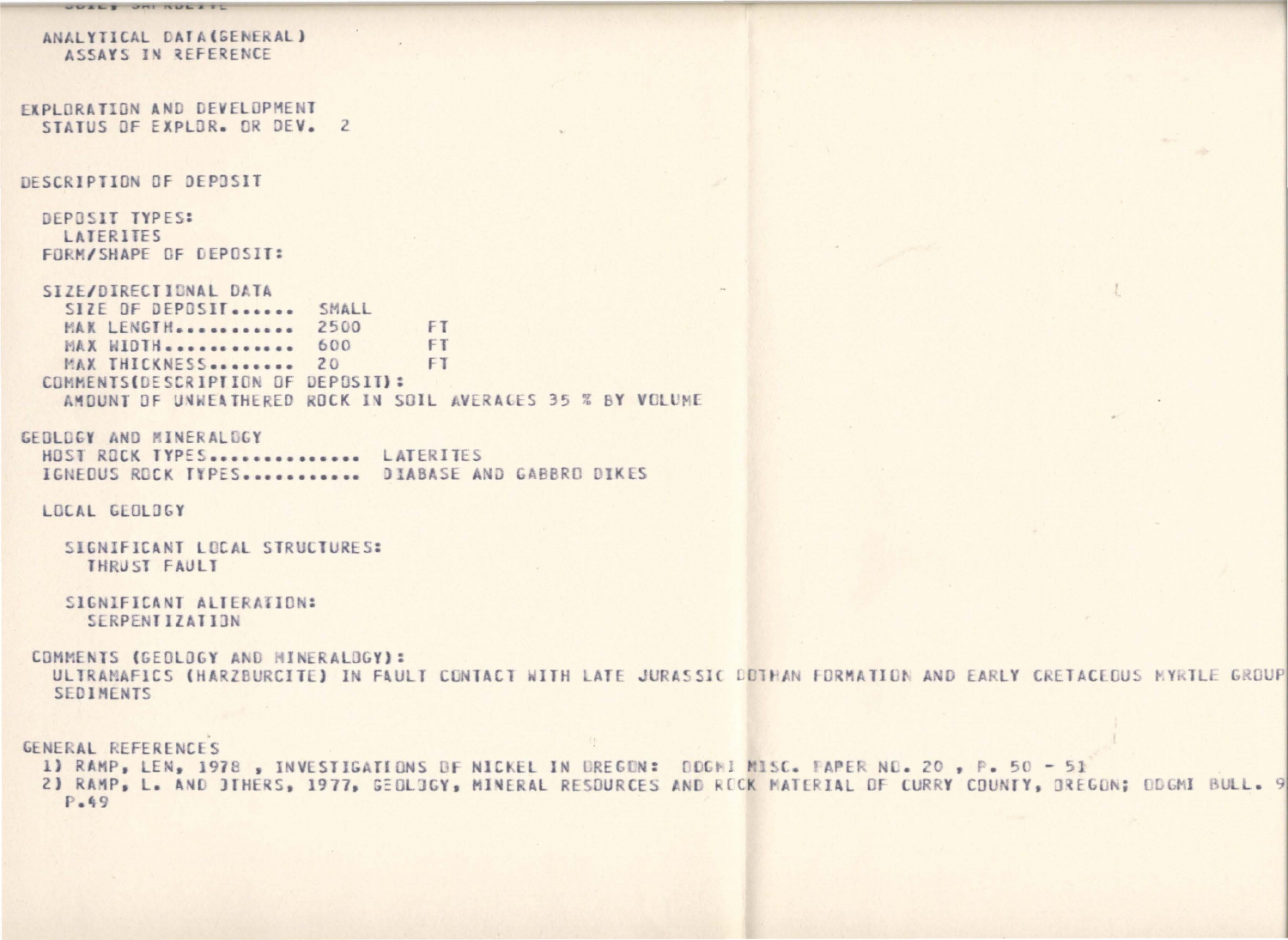agness

## LOWER LAWSON PROSPECT

location:

Secs. 10, 11, 14, 15, T. 36 S., R. 12 W. between 344 meters (1, 120) feet and 2,300 feet elevation) and 708 meters elevation. The area is reached via Hunter Creek Road , Game lake Road and a narrow rough road and trail out Pine Flat Ridge and down the north slope toward Lawson Creek. The area is about 5 kilometers from a logging-access road on the west side of Lawson Creek. and a total of 55 kilometers from Us 101, An on-the-ground, preliminary examination was made July 2, 1975. At this time 3 separate areas of soi I **were seen** and two **were** examined and sampled. Later examination of color infrared aerial photographs of the **area** resulted in outlining a possible 8 small patches of lateritic soil with a total cumulative area of about 30 hectares.

Ownership

Area:

' The area has been under claim in recent years; but we have not obtained reliable information on current ownership. It is quite possible that the claims have not been maintained by the one-time claimants. A prospect road and several bulldozer trenches put in prior to July 1973 are the only  $10 -$ Cm. evidence of development. At the time of examination 4-inch Knob Cone *r*  pine trees were growing in the west end of the bulldozer trench at  $2,050$ <br> **feet** elevation.

 $16$  Kilowshe General Geology: The **prospects** occur in a north-trending band of ultramafic rock about 1 mile wide at this point bounded on the west by Colebrooke schist and on the east by younger intrusive rocks, diabase and gabbro, of Gray Butte and Cretaceous marine sediments (conglomerate and sandstone) of the Myrtle Group on Lawson Butte to the east and Pebble Hill to the north. Colemon (1972) mapped these